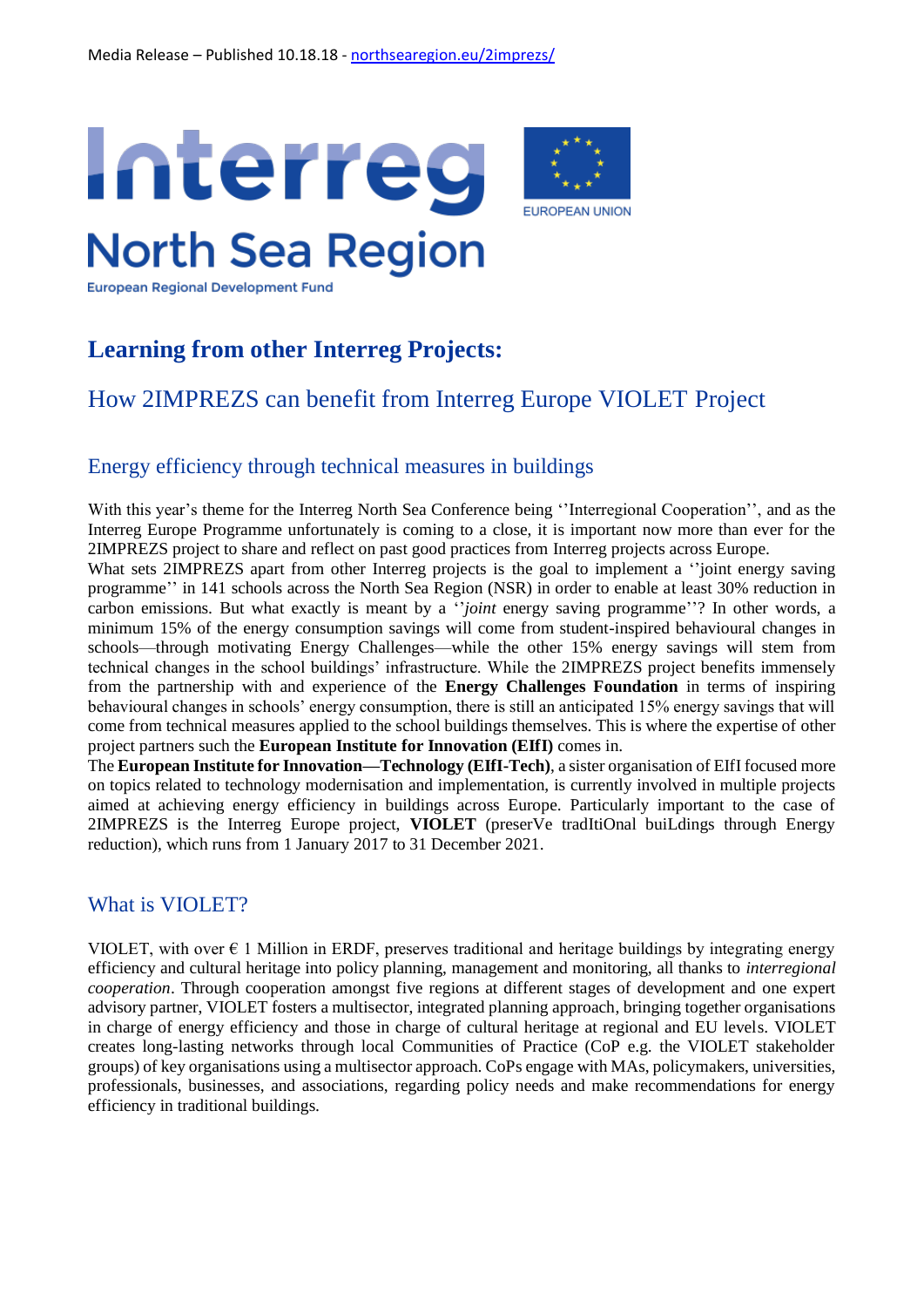

*Photo: Interreg Europe project VIOLET faces the challenge to create a building culture that is sympathetic to modern requirements of reinstatement and conservation for improved energy usage and reduced carbon emissions—without endangering architectural heritage.* 

### How can 2IMPREZ learn from VIOLET?

2IMPREZS aims to reach their goal of at least 30% total energy savings through establishing at least four nearly-zero energy pilot schools. One prospective nearly-zero energy school, a task overseen by the 2IMPREZS partner **Southend-on-Sea Borough Council**, is an old building with historical significance in Southend-on-Sea, United Kingdom. Built in 1909, Chalkwell Hall Junior High requires many of the same energy efficient technical changes as the buildings VIOLET works with; for example, old windows must be replaced, insulation added, lighting improved, and so on. 2IMPREZS also aims to renovate a nearly-zero energy school in Germany, where EIfI and EIfI-Tech are based, using not only the experiences of other 2IMPREZS pilot schools within partner regions but also EIfI's and EIfI-Tech's expertise gained from highly relevant and transferable Interreg projects such as VIOLET.

Hosted by EIfI-Tech in May 2018, the third international VIOLET Partner Meeting and study visit was conducted with the main purpose of exchanging good practices related to energy efficiency measures in buildings. The meeting took place in Schwäbisch Gmünd, Germany—home base for EIfI-Tech—where the VIOLET partners participated in a workshop involving German stakeholders focusing on "Best practices in conservation and energy efficiency in heritage and historic buildings in Germany". EIfI-Tech's expertise and knowledge shared during this meeting and study visit to historically significant buildings translates into increasing energy efficiency in buildings in the scope of VIOLET, 2IMPREZS and beyond. Put simply, the theme of interregional cooperation is embodied by the 2IMPREZS partnership's ability to learn good practices from one another in a transnational context for a more sustainable Europe.



*Photo: Chalkwell Hall Junior High (est. 1909) is prospected to undergo a series of technical improvements to reach at least 15% energy savings.*